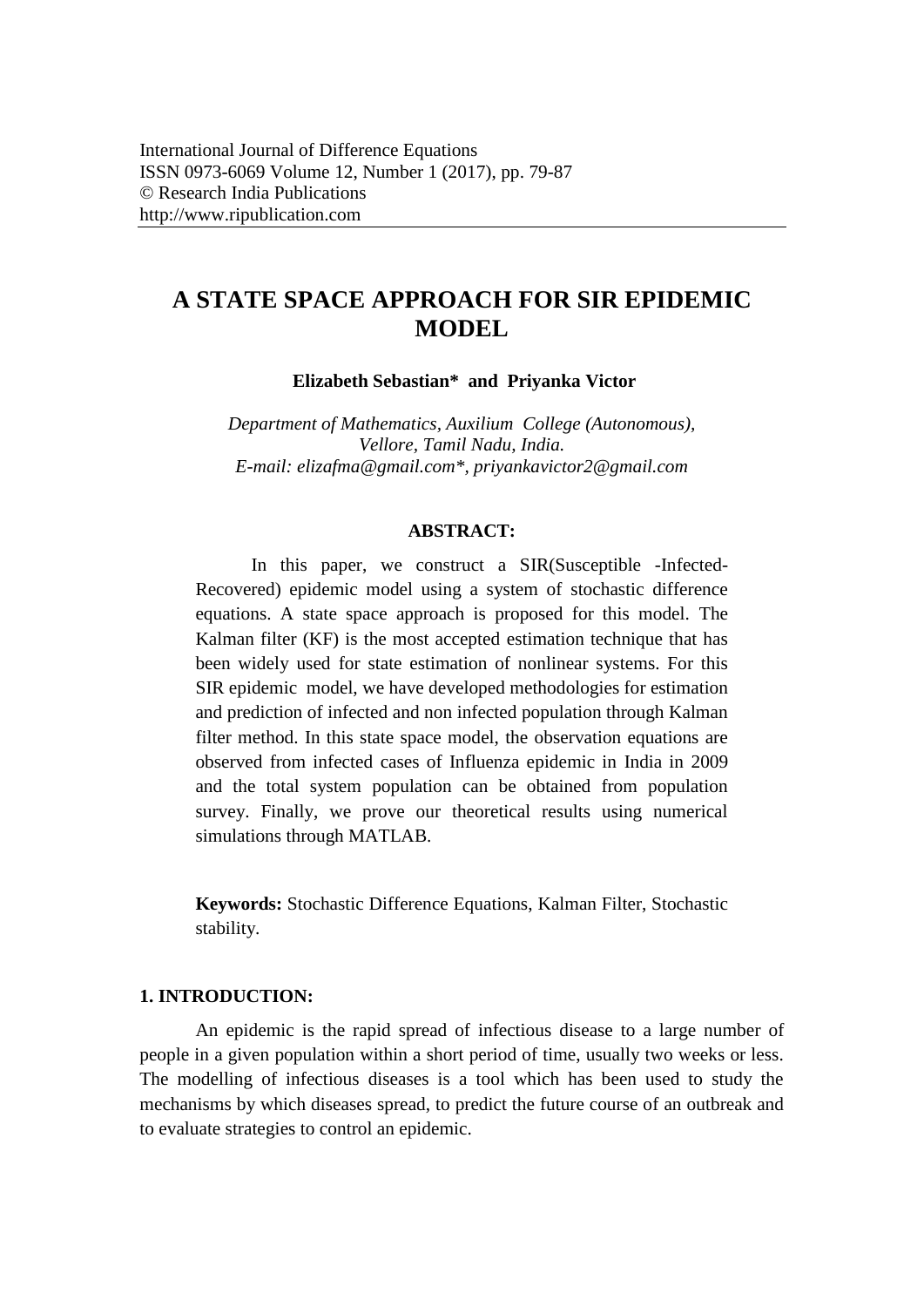A [deterministic](https://en.wikipedia.org/wiki/Deterministic_system) model is one in which every set of variable states is uniquely determined by parameters in the model and by sets of previous states of these variables; therefore, a deterministic model always performs the same way for a given set of initial conditions. Conversely, in a stochastic model—usually called a ["statistical model"](https://en.wikipedia.org/wiki/Statistical_model)—randomness is present, and variable states are not described by unique values, but rather by [probability](https://en.wikipedia.org/wiki/Probability) distributions. Tan et al. have proposed a stochastic dynamic model which is referred to as multinomial model.

The classical Kalman filter was first introduced by Rudolph E. Kalman in his seminal paper (Kalman, 1960). The purpose of the discrete-time Kalman filter is to provide the closed form recursive solution for estimation of linear discrete-time dynamic systems, which can be described by equations of the form. In many cases interesting dynamic systems are not linear by nature, so the traditional Kalman filter cannot be applied in estimating the state of such a system. In these kind of systems, both the dynamics and the measurement processes can be nonlinear, or only one them.

State space approach has been done for HIV models by various authors. A state space approach for HIV epidemic model was studied by Hulin Wu. State space models for HIV pathogenesis under treatment by anti-viral drugs in HIV infected individuals was studied by Wai-Yuan Tan.

In Section 2, we formulate a Multinomial model for SIR epidemic. In section 3, we formulate a state-space model for the SIR epidemic model and introduce the Kalman recursive estimation methods in Section 4. In Section 5, we have provided a numerical illustration of Influenza in India in 2009. Conclusion is given in Section 6.

#### **2. STOCHASTIC MODEL FOR SIR EPIDEMIC:**

Let  $S(t)$ ,  $I(t)$  and  $R(t)$  denote the susceptible, infected and recovered populations at time *t* respectively. We are considering a three dimensional discrete stochastic process[5],[6].

$$
X(t) = [S(t), I(t), R(t)]^{T}
$$

To formulate a dynamic model, let  $\eta_s(t)$  denote the conditional probability of  $S \to I$ given  $X(t)$  during  $[t, t+1)$  and we give other notations of transition probability and various other transitions are given below: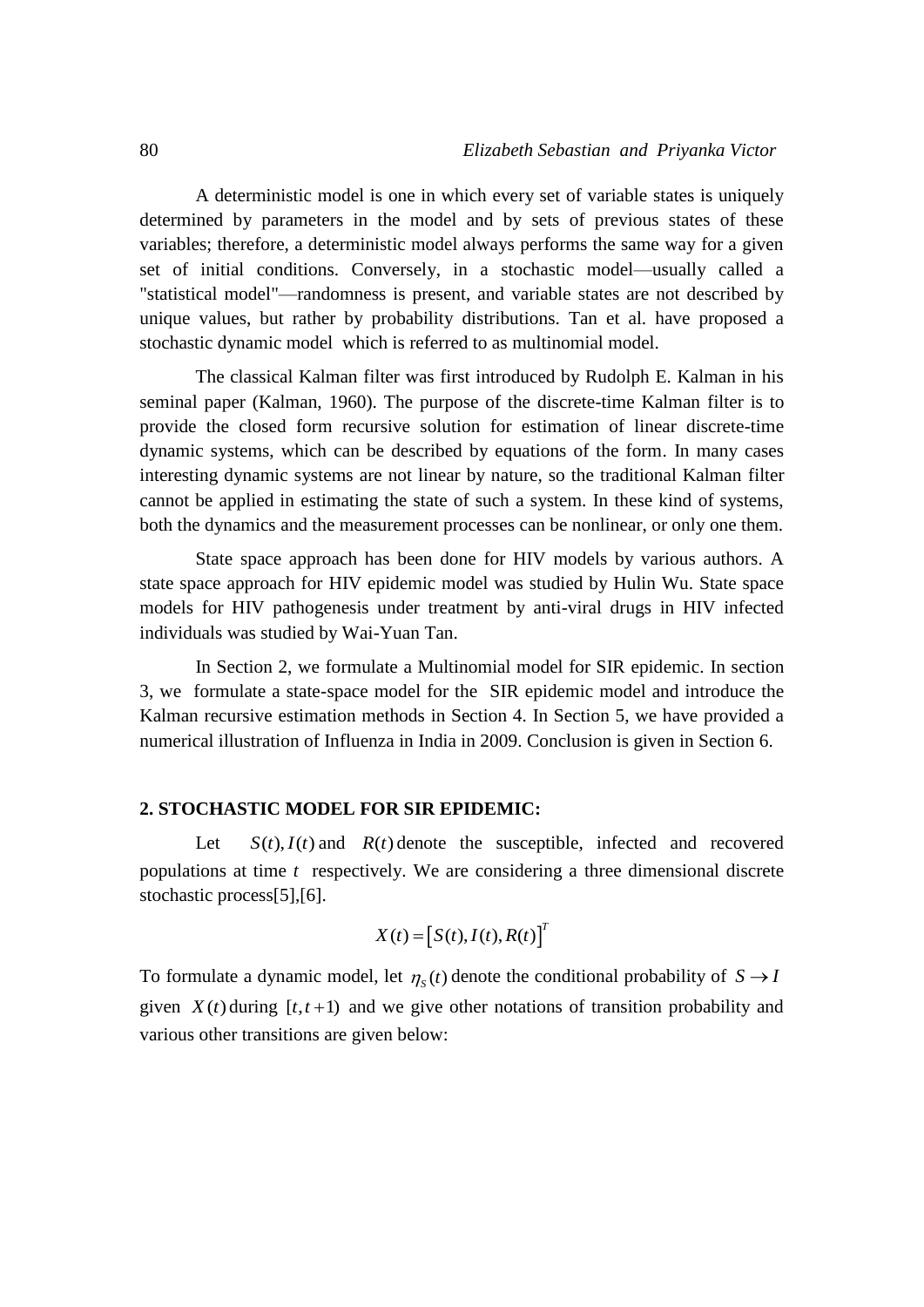| S.No           | Transition                         | <b>Transition Probability</b> | <b>Transition Number</b> |
|----------------|------------------------------------|-------------------------------|--------------------------|
| $\mathbf{1}$   | $S \rightarrow I$                  | $\eta_s(t)$                   | $N_{s}(t)$               |
| $\overline{2}$ | $I \rightarrow S$                  | $\delta_{n}(t)=0$             | $Q_{t_1}(t) = 0$         |
| 3              | $I \rightarrow R$                  | $\eta_I(t)$                   | $N_I(t)$                 |
| $\overline{4}$ | $R \rightarrow I$                  | $\delta_{R_1}(t)=0$           | $Q_{R1}(t)=0$            |
| 5              | $S \rightarrow Death$              | $d_s(t)$                      | $D_{S}(t)$               |
| 6              | $I \rightarrow Death$              | $d_I(t)$                      | $D_{I}(t)$               |
| 7              | $R \rightarrow Death$              | $d_R(t)$                      | $D_R(t)$                 |
| 8              | <i>immigration</i> $\rightarrow$ S | $\mu_{s}(t)$                  | $R_{\rm s}(t)$           |

By using the Multinomial Model, we obtain the following Stochastic Difference Equations[1]:

$$
S(t+1) = S(t) + RS(t) - NS(t) - DS(t)
$$
  
\n
$$
I(t+1) = I(t) + NS(t) - NI(t) - DI(t)
$$
  
\n
$$
R(t+1) = R(t) + NI(t) - DR(t)
$$
\n(1)

The distributional properties of the quantities in these equations are given below:

- $R_s(t) \sqcup Binomial[S(t); \mu_s(t)]$  independent of  $N_s(t)$  and  $D_s(t)$ .
- $[N_S(t), D_S(t)] \propto X(t) \propto M$ ultinomial  $[S(t); \eta_S(t), d_S(t)]$
- $[N_I(t), D_I(t)] \propto X(t) \ln M$ ultinomial $[I(t); \eta_I(t), d_I(t)]$
- $\bullet$   $D_R(t)$   $\Box$  **Binomial**  $[R(t); d_R(t)]$

To provide the system of equations in state space model, we rewrite  
\n
$$
S(t+1) = [1 + \mu_S(t) - \eta_S(t) - d_S(t)]S(t) + \varepsilon_S(t)
$$
\n
$$
I(t+1) = [1 - \eta_I(t) - d_I(t)]I(t) + \eta_S(t)S(t) + \varepsilon_I(t)
$$
\n
$$
R(t+1) = [1 - d_R(t)]R(t) + \eta_I(t)I(t) + \varepsilon_R(t)
$$
\n(2)

Where

$$
K(t+1) - [1 - a_R(t)]K(t) + \eta_1(t)I(t) + \varepsilon_R(t)
$$
  
Where  

$$
\varepsilon_s(t) = R_s(t) - \mu_s(t)S(t) - [N_s(t) - \eta_s(t)S(t)] - [D_s(t) - d_s(t)S(t)] - [Q_s(t) - \delta_s(t)S(t)]
$$
(3)  

$$
\varepsilon_t(t) = [N_s(t) - \eta_s(t)S(t)] + [Q_{V_2}(t) - \delta_{V_2}(t)V(t)] - [N_t(t) - \eta_t(t)I(t)] - [D_t(t) - d_t(t)I(t)]
$$
  

$$
\varepsilon_R(t) = [N_t(t) - \eta_t(t)I(t)] + [Q_{V_3}(t) - \delta_{V_3}(t)V(t)] - [D_R(t) - d_R(t)R(t)]
$$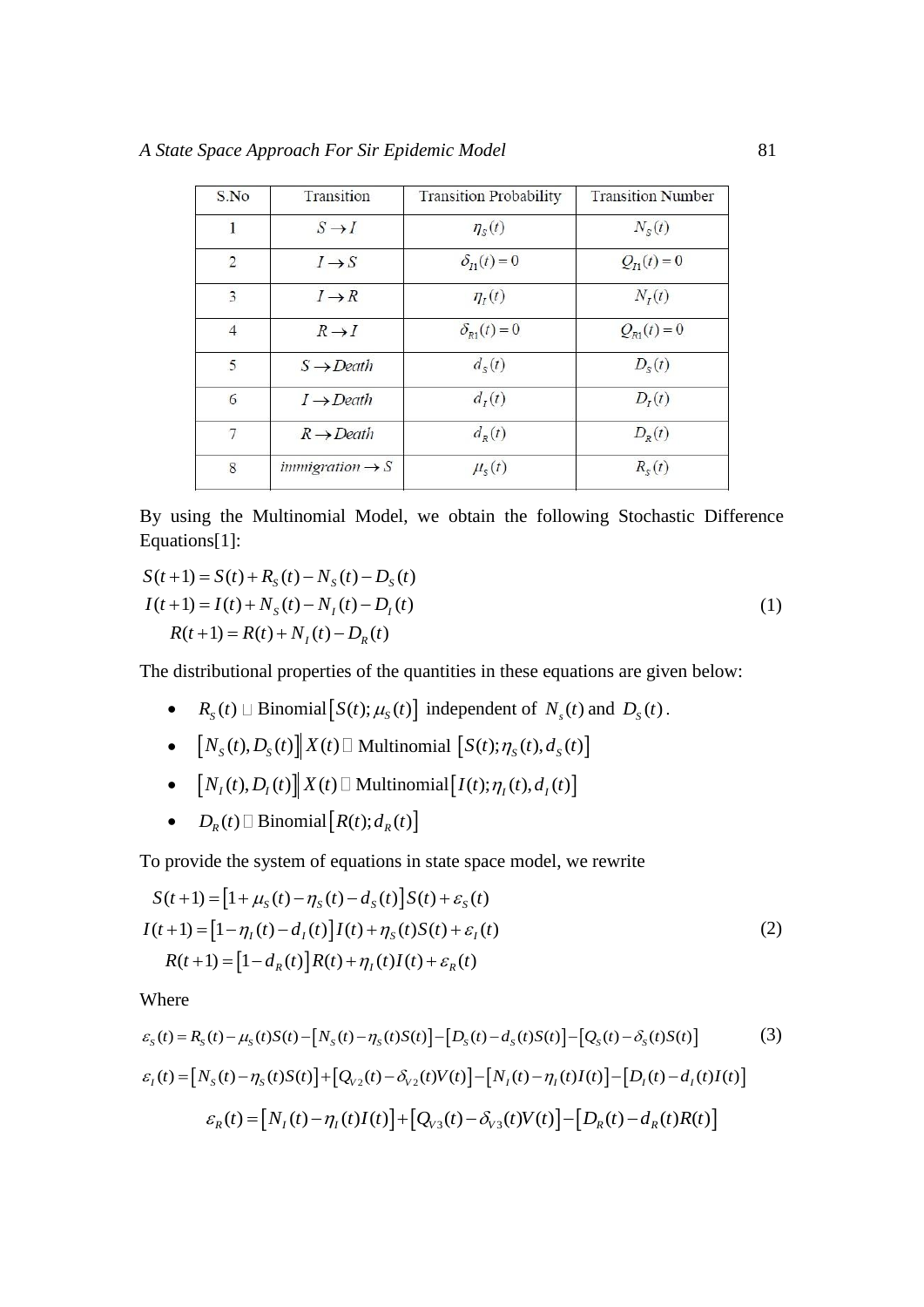Let  $\varepsilon(t) = [\varepsilon_s(t), \varepsilon_t(t), \varepsilon_R(t)]^T$ . It can be shown that  $\varepsilon(t)$  and  $X(t)$  are uncorrelated and mean of  $\varepsilon(t)$  is 0.

The variances and covariances of components of  $\varepsilon(t)$  are given by

The variances and covariances of components of 
$$
\varepsilon(t)
$$
 are given by  
\n
$$
Var[\varepsilon_s(t)] = V_s(t) = E[S(t)\{\eta_s(t) + \delta_s(t) + d_s(t)\}\{1 - [\eta_s(t) + \delta_s(t) + d_s(t)]\}]
$$
\n
$$
+ E[S(t)\{\mu_s(t)\}\{1 - [\mu_s(t)]\}]
$$
\n(4)

$$
+E\left[S(t)\{\mu_{s}(t)\}\left\{1-\left[\mu_{s}(t)\right]\right\}\right]
$$
\n
$$
Var\left[\varepsilon_{I}(t)\right] = V_{I}(t) = E\left[I(t)\{\eta_{I}(t) + d_{I}(t)\}\left\{1-\left[\eta_{I}(t) + d_{I}(t)\right]\right\}\right]
$$
\n(5)

$$
Var\left[\varepsilon_{R}(t)\right] = V_{R}(t) = E\left[R(t)\left\{d_{R}(t)\right\}\left\{1 - \left[d_{R}(t)\right]\right\}\right]
$$
\n
$$
(5)
$$
\n
$$
Var\left[\varepsilon_{R}(t)\right] = V_{R}(t) = E\left[R(t)\left\{d_{R}(t)\right\}\left\{1 - \left[d_{R}(t)\right]\right\}\right]
$$

$$
Var\left[\varepsilon_{R}(t)\right] = V_{R}(t) = E\left[R(t)\left\{d_{R}(t)\right\}\right] - \left[d_{R}(t)\right]\right]
$$
\n
$$
COV\left[\varepsilon_{S}(t), \varepsilon_{I}(t)\right] = -E\left[S(t)\left\{\eta_{S}(t)\right\}\left\{1 - \left[\eta_{S}(t) + d_{S}(t)\right]\right\}\right]
$$
\n
$$
(7) COV\left[\varepsilon_{S}(t), \varepsilon_{R}(t)\right] = 0
$$
\n
$$
(8)
$$

$$
(7) \, COV\left[\varepsilon_{s}(t), \varepsilon_{R}(t)\right] = 0
$$
\n
$$
COV\left[\varepsilon_{I}(t), \varepsilon_{R}(t)\right] = -E\left[I(t)\left\{\eta_{I}(t)\right\}\left\{1 - \left[\eta_{I}(t) + d_{I}(t)\right]\right\}\right]
$$
\n
$$
(9)
$$

The above stochastic difference equations (2) will be taken as state equations in our state space model.

# **3. STATE SPACE MODEL:**

The state space model in matrix notation is given by

$$
X(t+1) = \phi(t)X(t) + \varepsilon_t
$$
  
\n
$$
Y(t) = H(t)X(t) + \theta_t
$$
\n(10)

where  $X(t)$  is the state vector.  $Y(t)$  is the observation vector.  $\phi(t)$  has been referred to as state transition matrix.  $H(t)$  is the observation matrix.  $\varepsilon$ <sub>t</sub> and  $\theta$ <sub>t</sub> are state model noise and observation noise respectively. It is observed that  $\varepsilon$  and  $\theta$  are uncorrelated.

$$
E(\varepsilon_t) = 0, E(\theta_t) = 0
$$
  
\n
$$
E(\varepsilon_t \varepsilon_t^T) = Q(t) > 0, E(\theta_t \theta_t^T) = R(t) > 0
$$
  
\n
$$
E(\varepsilon_t \varepsilon_s^T) = 0, E(\theta_t \theta_s^T) = 0 \forall t \neq s
$$
\n(11)

For modelling SIR epidemic, we consider four stages: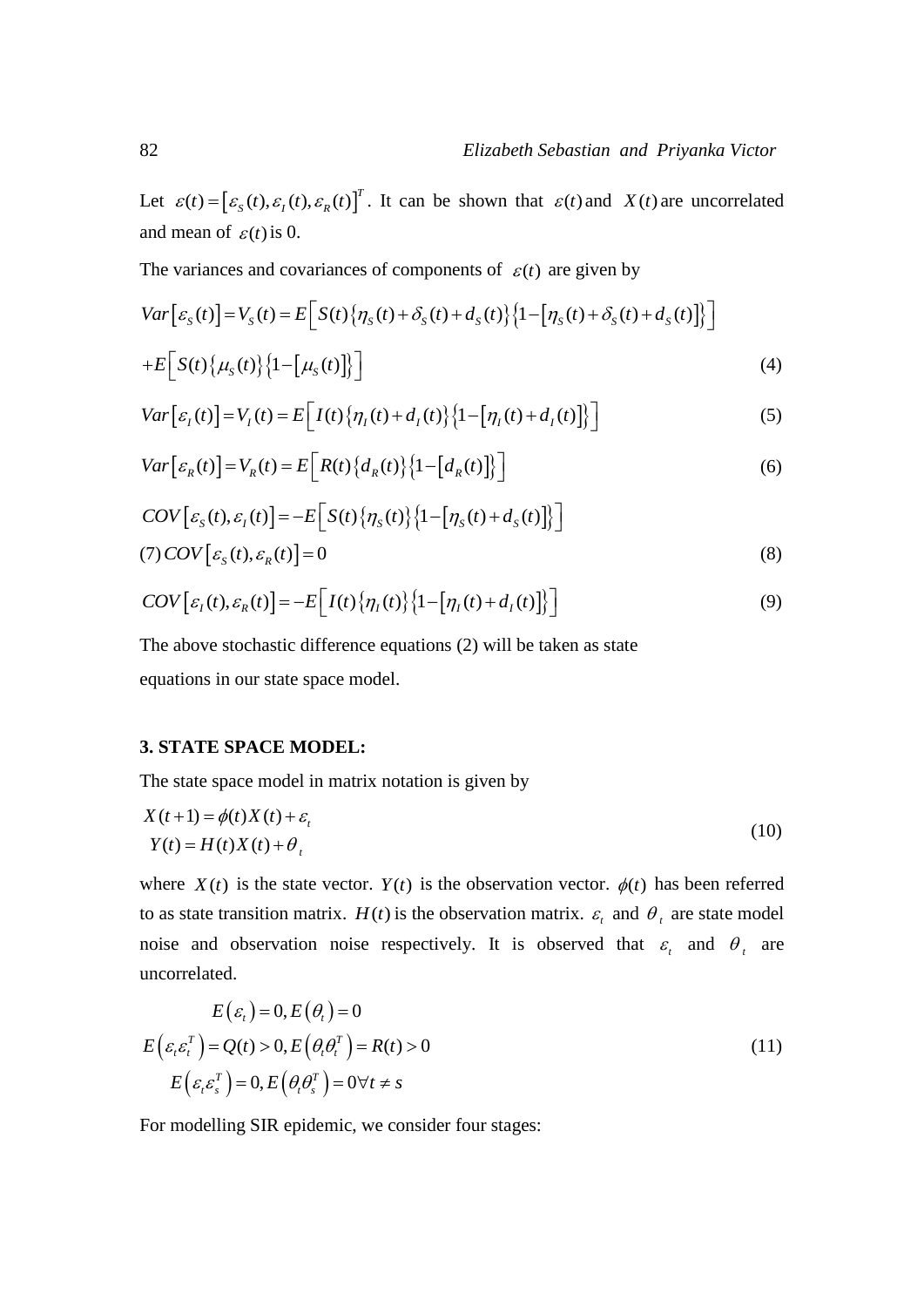*A State Space Approach For Sir Epidemic Model* 83

$$
X(t) = [S(t), I(t), R(t)]^T, \varepsilon(t) = [\varepsilon_S(t), \varepsilon_I(t), \varepsilon_R(t)]^T
$$
\n(12)

We have

We have  
\n
$$
\phi(t) = \begin{bmatrix}\n1 + \mu_s(t) - \eta_s(t) - d_s(t) & 0 & 0 \\
\eta_s(t) & 1 - \eta_l(t) - d_l(t) & 0 \\
0 & \eta_l(t) & 1 - d_R(t)\n\end{bmatrix}
$$
\n(13)

Let  $Y_1(t)$  be the infection prevalance at time *t* and  $Y_2(t)$  be the total population size of system at time *t.*

$$
Y_1(t) = I(t) + \eta_1(t)
$$
  
\n
$$
Y_2(t) = S(t) + I(t) + R(t) + \eta_2(t)
$$
\n(14)

 $\eta_1(t)$  is associated with the error in reports of infected people, whereas  $\eta_2(t)$  is associated with the error in population survey errors. We have associated with the error in<br>  $Y(t) = [Y_1(t), Y_2(t)]^T$ ,  $\eta(t) = [\eta_1(t), \eta_2(t)]^T$ .

Then we have the observation matrix

$$
H(t) = \begin{bmatrix} 0 & 1 & 0 \\ 1 & 1 & 1 \end{bmatrix} \tag{15}
$$

Here  $\varepsilon$ <sub>t</sub> and  $\eta$ (*t*) are uncorrelated.

## **4. RECURSIVE ESTIMATION:**

The kalman filter is used to investigate the state estimation of non linear systems.

We use the following notations:

- $\bullet$   $X_{t+1|t+1}^{\wedge}$  $t_1|_{t+1}$  - The best linear estimator of the state vector at time  $t+1$  based on the observations  $Y_1, Y_2,..., Y_{t+1}$ .
- $\bullet$   $X_{t+1|t}$ <sup> $\wedge$ </sup>  $t_1$  The one step ahead prediction of the state vector at time  $t+1$  based on the dynamic model.
- $P_{t+1|t+1} = E\left(X_{t+1} X_{t+1|t+1}^{\wedge}\right)\left(X_{t+1} X_{t+1|t+1}^{\wedge}\right)^{T}$ e dynamic model.<br>  $A_{t+1|t+1} = E\left(X_{t+1} - X_{t+1|t+1}\right)\left(X_{t+1} - X_{t+1|t+1}\right)^{T}$ ; The ;The covariance matrix of best state estimator.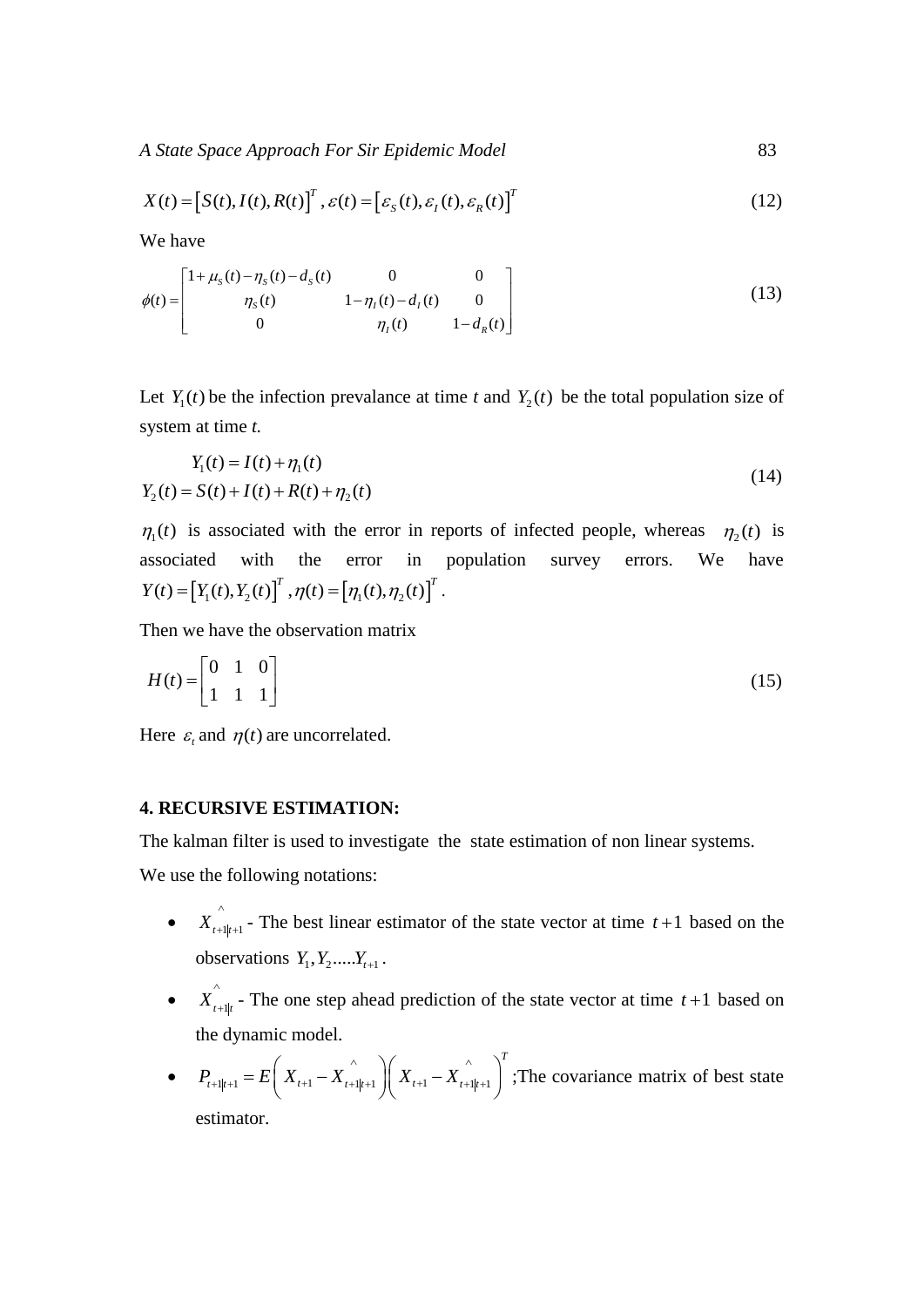• 
$$
R_{t+1|t} = E\left(X_{t+1} - X_{t+1|t} \right) \left(X_{t+1} - X_{t+1|t} \right)^T
$$
; The covariance matrix of predictor.

•  $K_t$ - Gain matrix.

The kalman filter equations are given by:  
\n
$$
X_{t+1|t+1} \hat{X}_{t+1|t} + K_{t+1} \left[ Y(t+1) - H(t+1) X_{t+1|t} \right]
$$
\n
$$
X_{t+1|t} \hat{X}_{t+1|t} = \phi(t) X_{t|t}
$$
\n
$$
K_{t+1} = P_{t+1|t} H^{T}(t+1) \left[ H(t+1) P_{t+1|t} H^{T}(t+1) + R(t+1) \right]^{-1}
$$
\n
$$
P_{t+1|t} = \phi(t) P_{t|t} \phi^{T}(t) + Q(t)
$$
\n
$$
P_{t+1|t+1} = \left[ I - K_{t+1} H(t+1) \right] P_{t+1|t}
$$
\n(16)

Where *I* is the Identity matrix.

# **5. APPLICATION OF SIR EPIDEMIC TO INFLUENZA IN 2009:**

Using the Influenza epidemic in India in 2009, we illustrate the state space approach for estimating and projecting the number of infected population.

| S.No | <b>PARAMETERS</b>                                  | <b>SOURCE</b>     |
|------|----------------------------------------------------|-------------------|
|      | $\mu_{s}(t) = 0.0001$                              | <b>ASSUMPTION</b> |
|      | $\eta_s(t) = 0.000023, d_t(t) = 0.036$             | $[3]$             |
| 1.   | $\delta_{s}(t) = 0.0013$                           | $[2]$             |
|      | $d_s(t) = d_v(t) = 0.00623$                        |                   |
|      | $\delta_{v2}(t) = 0.9$<br>$\delta_{v3}(t) = 0.000$ | $[4]$             |
|      | $\eta_I(t) = 0.9$                                  |                   |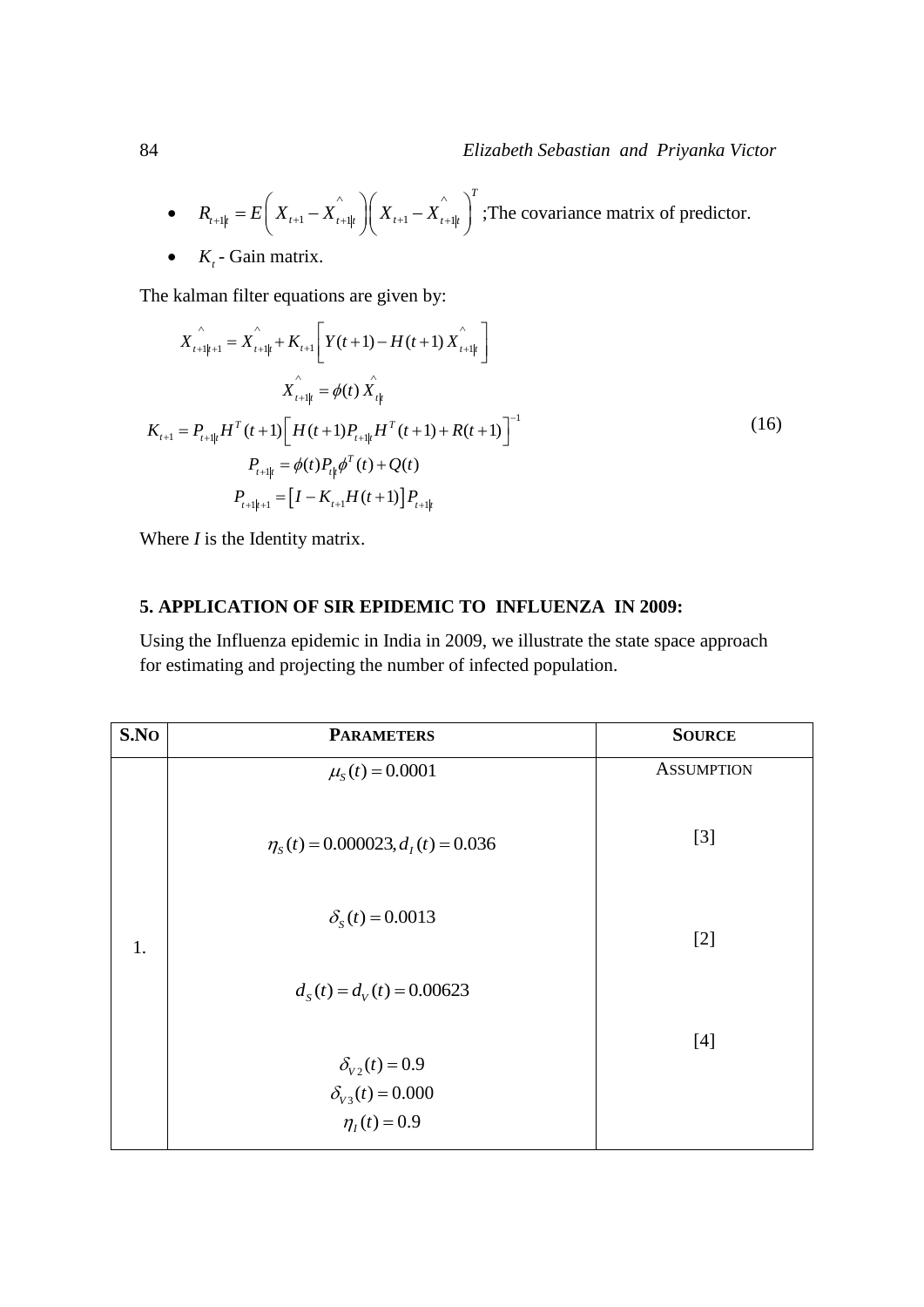|    |                                                                                                              | <b>ASSUMPTION</b>                          |
|----|--------------------------------------------------------------------------------------------------------------|--------------------------------------------|
| 2. | <b>INITIAL VALUES:</b> $X_0 = [50, 10, 1]^T$                                                                 |                                            |
|    | <b>TRANSTITION MATRIX:</b>                                                                                   | <b>DYNAMICAL MODEL</b>                     |
|    | $\phi(t) = \begin{bmatrix} 0.992 & 0 & 0 \\ 0.0013 & 0.0936 & 0 \\ 0.000023 & 0.0001 & 0.0938 \end{bmatrix}$ |                                            |
| 3. | <b>VARIANCE AND COVARIANCE MATRIX OF RANDOM</b><br>ERRORS:<br>Q(t)<br>$R(t) = diag[4, 4]$                    | EQUATION (8)<br><b>ASSUMPTION</b>          |
| 4. | <b>STATE VARIABLES:</b><br>$X(t) = [S(t), I(t), R(t)]^{T}$                                                   | <b>ESTIMATED BY KF</b><br><b>RECURSION</b> |

For the above set of parameters, we get the following behaviour of the Stochastic. Here, we see the evaluation between the true value and the Kalman filter, that is the evaluation between observed value and estimated value.



**Fig 1: Observed(True) and Estimated(KF) of Susceptible Population.**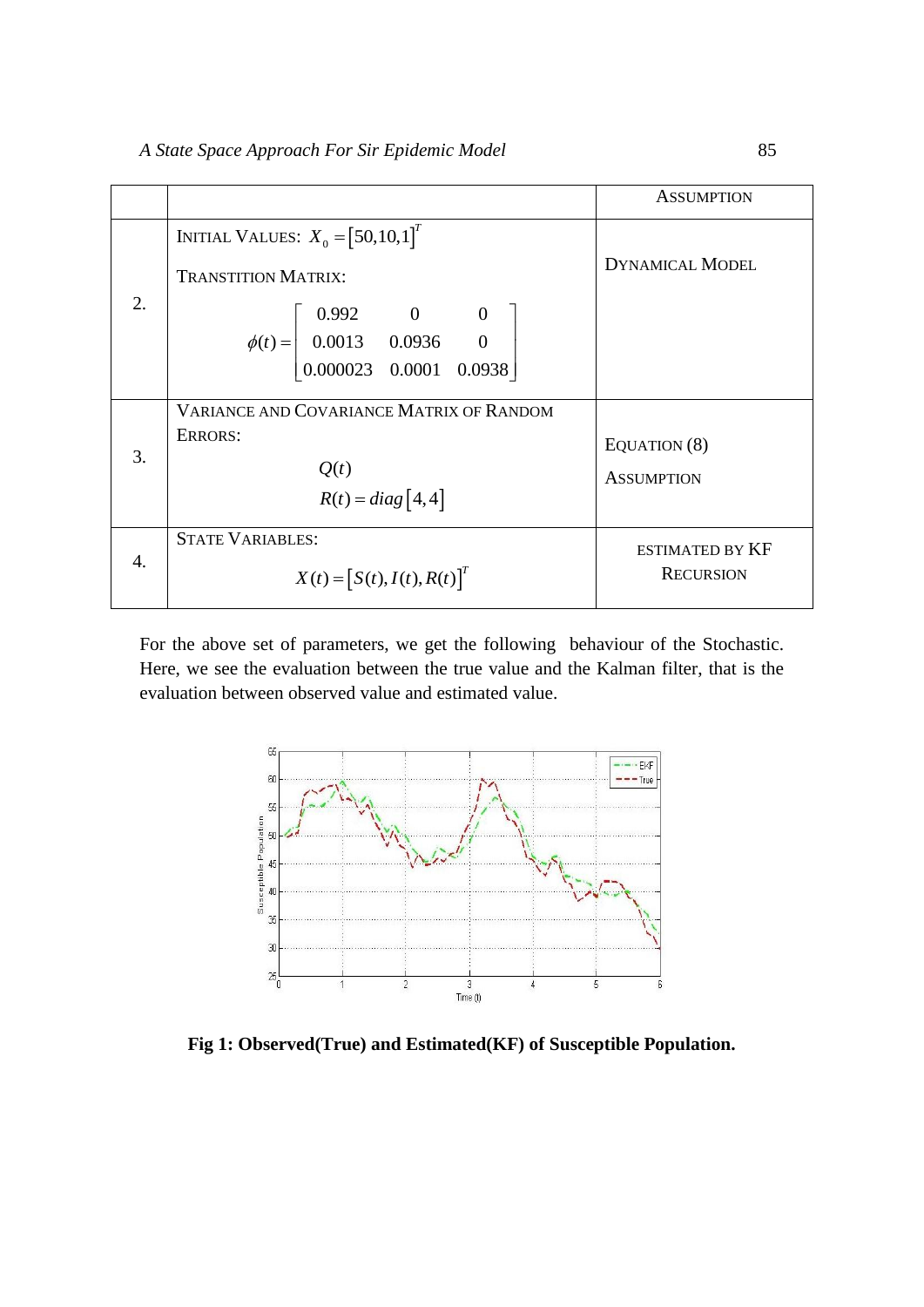

**Fig 2: Observed(True) and Estimated(KF) of Infected Population.**



**Fig 3: Observed(True) and Estimated(KF) of Recovered Population.**

# **6. CONCLUSION:**

In this paper, we have proposed a state space approach for SIR epidemic model. We have applied Kalman filter to our model to estimate and predict the number of susceptible, infected and recovered populations. Finally, we provide a Numerical Illustration of Influenza in 2009 in India and have provided the observed and estimated values of the susceptible, vaccinated, infected and recovered populations.